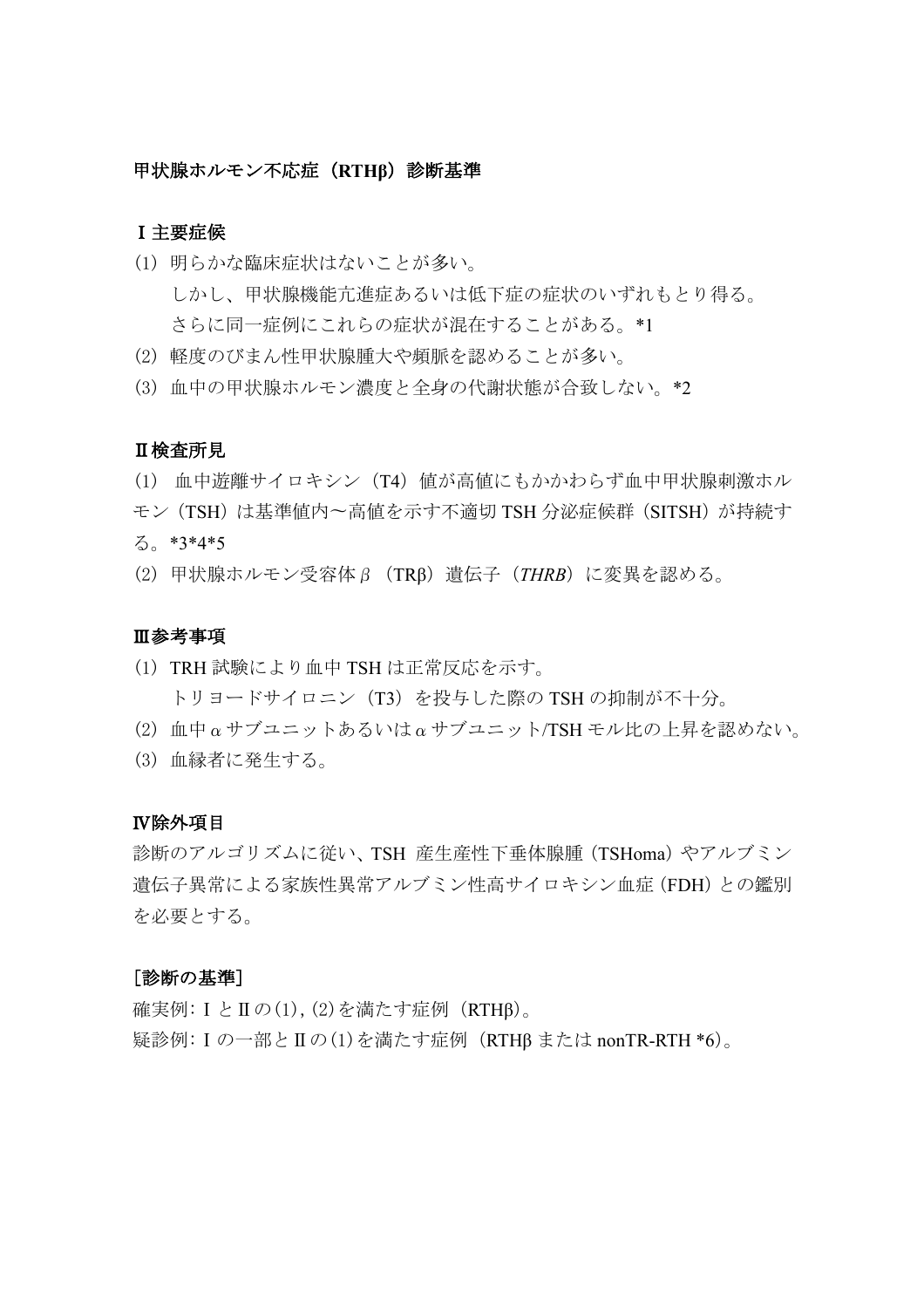## 遺伝子診断について:

遺伝子診断は、文書による説明・同意に基づいて行う。また、関連学会からのガ イドラインを遵守する。\*7

TRβ 遺伝子解析の結果、変異があり以下の 1-3 のいずれかの条件を満たせば RTH の診断は確定する。

1. 第1度近親者に SITSH 症例が存在する。

2. TRβ 遺伝子変異が RTH 症例において既報の変異である。

3. これまでに報告のない新規変異であるが,その変異が RTH において変異が収 束する3つのクラスター上に位置する。

4. (参考)以上のいずれにも該当しないが,*in vitro* で TRβ の機能異常が確認さ れた変異である。

#### 脚注

\*1 かつては甲状腺機能亢進症状が強い症例を下垂体型、その他の症例を全身型 と定義していた。同じ TRβ 遺伝子変異でも両方の型を取りうる。

\*2 甲状腺ホルモン値上昇による全身の代謝亢進を示す参考所見として、コレス テロールやクレアチンキナーゼ(CK)の低下、フェリチンや性ホルモン結合グ ロブリン(SHBG)の上昇などがある。

\*3 測定系(1ステップアッセイ法と2ステップアッセイ法)や測定時期(1か 月後とさらにそれから3か月後)を変更し、真の SITSH であるかを確認する。 \*4 T3 はほとんどの場合高値である。

\*5 SITSH ではないが甲状腺ホルモンに対する感受性が低下する遺伝子異常症が ある。

- 甲状腺ホルモントランスポーターである monocarboxylate transporter 8 (MCT8)の異常症では、T3 高値、T4 低値、TSH 正常〜軽度高値を示す。
- 脱ヨウ素酵素などの合成に関わる selenocysteine insertion sequence-binding protein 2 (SBP2) の異常症では、T3 低値、T4 高値、TSH 正常〜軽度高値を 示す。
- TRα 異常症では、T3 および TSH 正常または軽度高値、T4 正常または軽度 低値を示す。

\*6 疑診例には SITSH を呈するが TRβ 遺伝子変異を認めない症例(nonTR-RTH) を含む。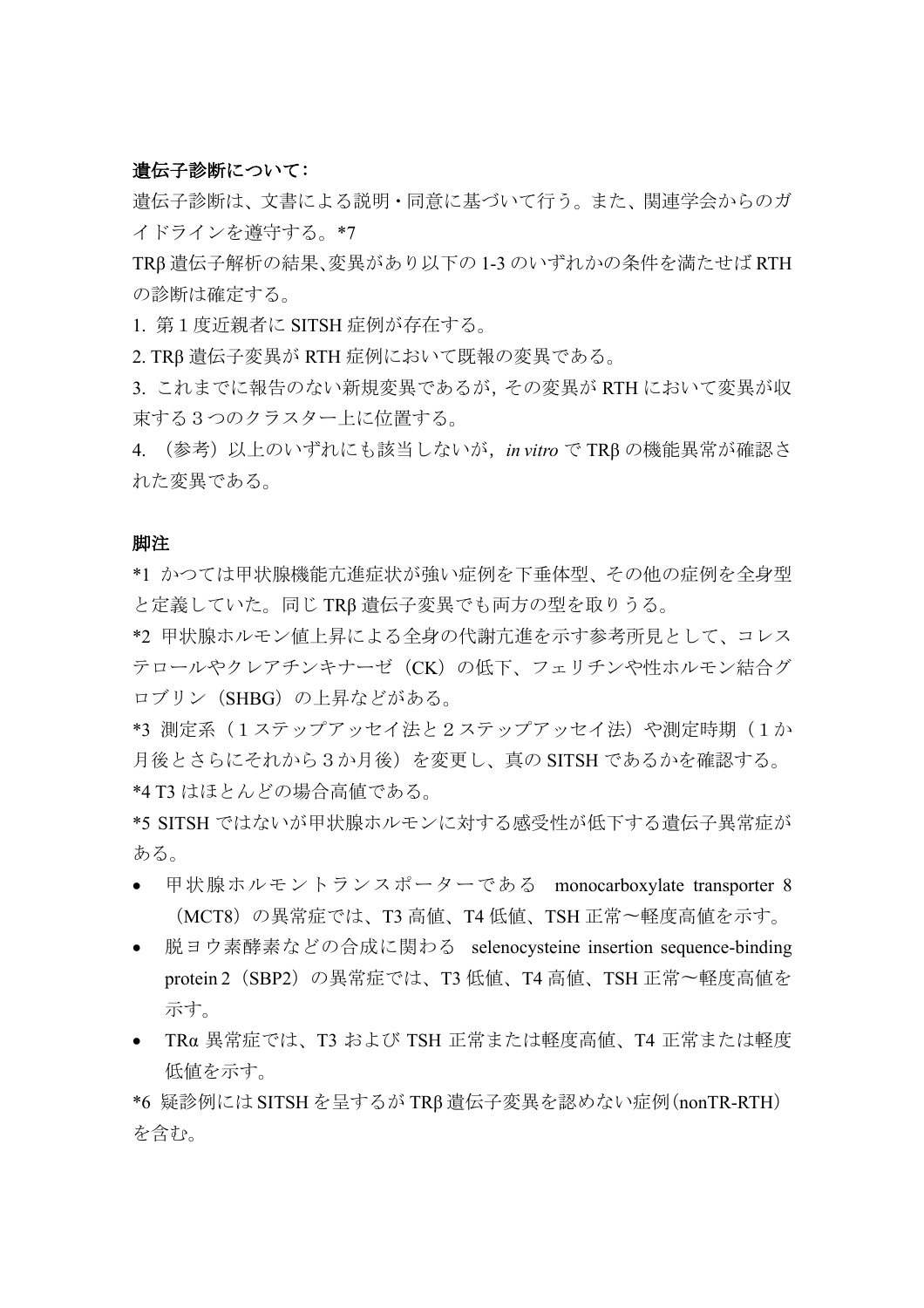\*7 文部科学省および厚生労働省からの「人を対象とする医学系研究に関する倫 理指針」、 日本医学会からの「医療における遺伝学的検査・診断に関するガイド ライン」、9学会および家族性腫瘍研究会からの「遺伝学的検査に関するガイド ライン」、文部科学省,厚生労働省および経済産業省からの「ヒトゲノム・遺伝 子解析研究に関する倫理指針」を遵守する。

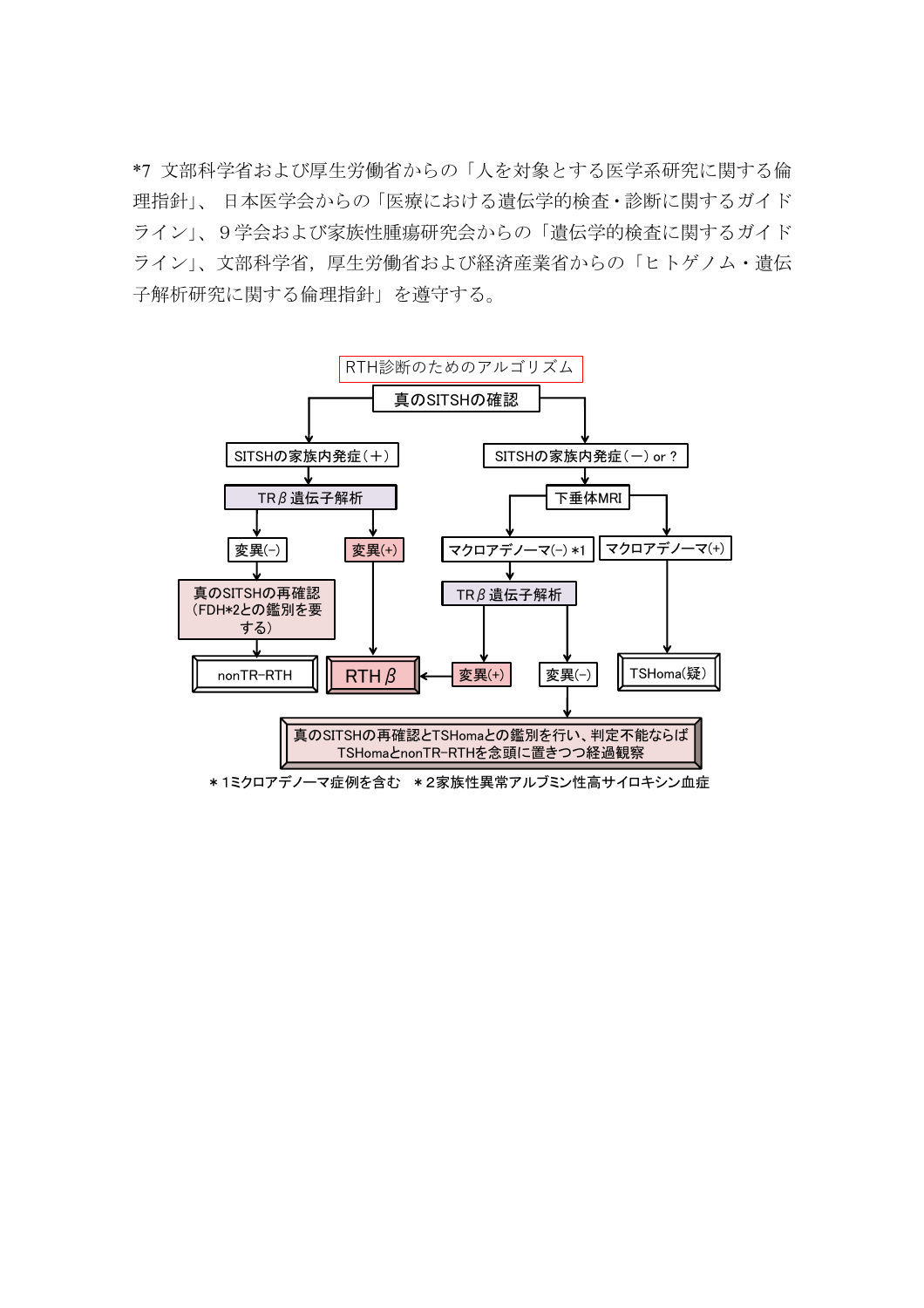### 重症度基準

診断基準の主要症候によって重症度を分類し、中等度以上を対象とする。

軽症:SITSH・甲状腺の軽度腫大以外の症状を示さず、日常生活に支障がない。

中等度:頻脈による動悸や易被刺激性などを示し、日常生活に支障がある。

重症:著しい頻脈や心房細動、注意欠陥多動性障害、精神発達遅滞・成長障害な ど日常生活に著しい支障がある。

重症度に関わらず、患者が妊娠した場合、児に遺伝する可能性が 50%であるこ と、また、児が変異 TRβ 遺伝子をもたない場合、流産や低出生体重となる可能 性があるなど支障があることに臨床上留意する。

※なお、症状の程度が上記の重症度分類等で一定以上に該当しないものである が、高額な医療を継続することが必要な者については、医療費助成の対象とす る。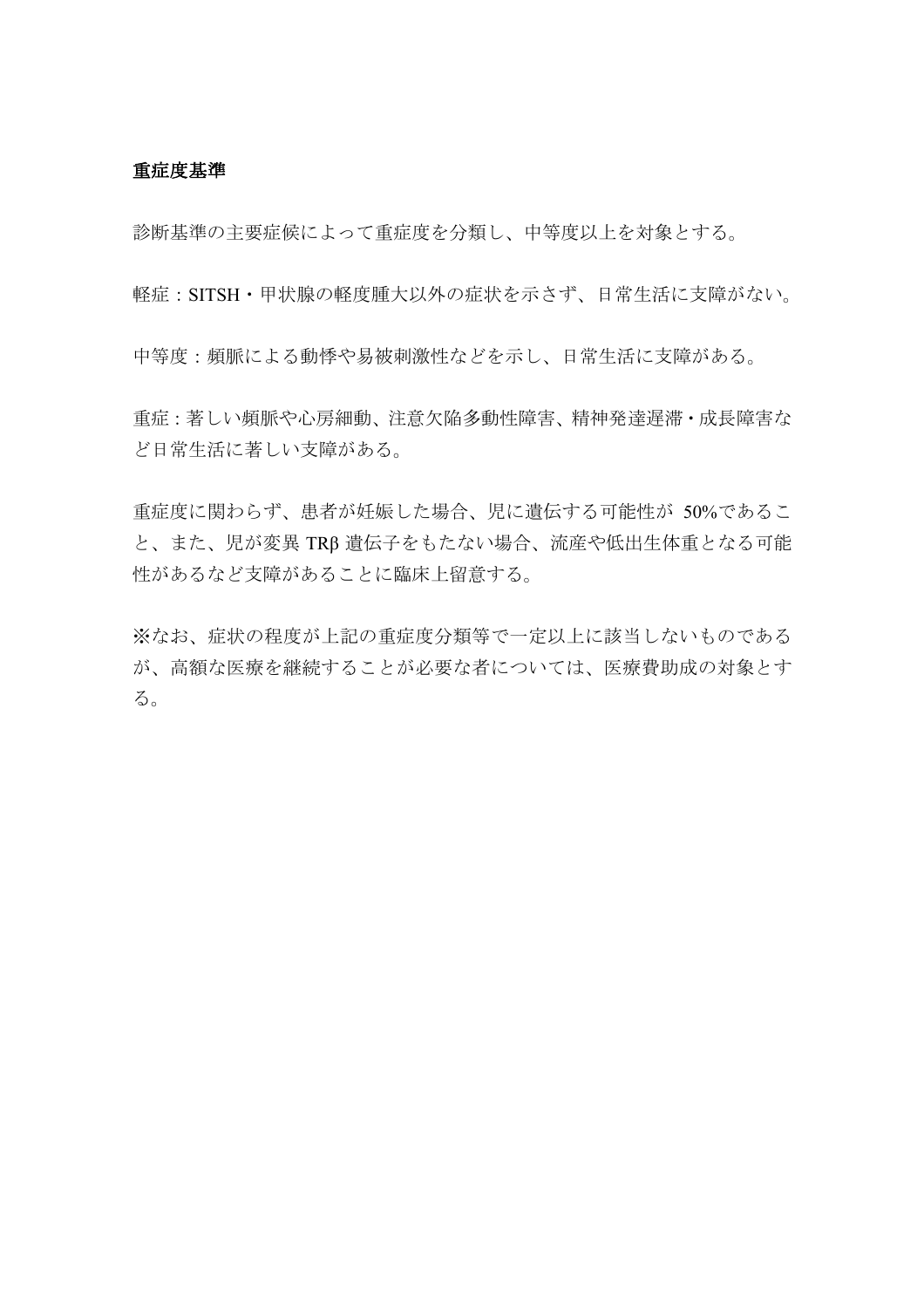# **Diagnosis of the Resistance to Thyroid Hormone beta (RTHβ)**

Japan Thyroid Association 2016

# **I. Clinical findings**

1. A large number of cases show no clear clinical findings. However, some may exhibit signs of thyrotoxicosis or hypothyroidism, and sometimes both. \*1

2. Mild diffuse enlargement of the thyroid gland and tachycardia is common.

3. No consistency is found between serum thyroid hormone levels and clinical findings. \*2

## **II. Laboratory findings**

1. Persistence of SITSH with elevated FT4 and normal-to-elevated TSH levels. \*3, \*4

2. Mutations of the thyroid hormone receptor  $\beta$  (TR $\beta$ ) gene (THRB). \*5

## **III. Supplementary findings**

1. Normal response of serum TSH to the TRH test.

Insufficient suppression of serum TSH levels after the administration of T3.

2. No elevation in the serum  $\alpha$  subunit level or the ratio of the  $\alpha$  subunit/TSH.

3. Family history.

# **IV. Exclusionary conditions**

Thyrotropin-secreting pituitary adenoma (TSHoma) and Familial dysalbuminemic hyperthyroxinemia (FDH).

# **Diagnostic criteria**

1) A patient is considered to have definite RTH if he/she satisfies the criteria for three Clinical findings and two Laboratory findings.

2) A patient is considered to have possible RTH if he/she satisfies the criteria for at least one of the three clinical findings and the first Laboratory finding (SITSH).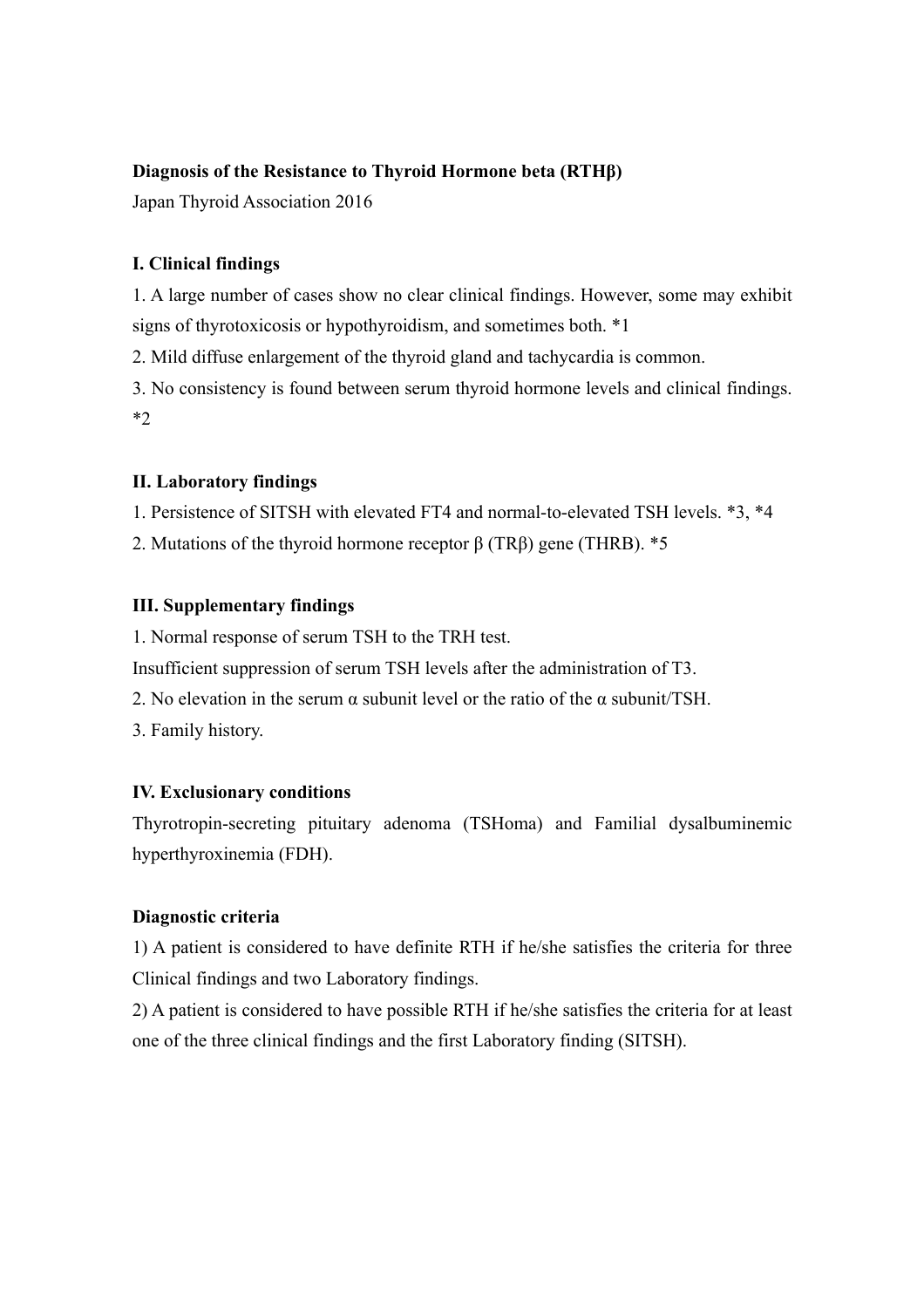## **Genetic test for the TRβ gene**

The genetic test should be performed after appropriate genetic counseling according to the guidelines. \*6

The results of the TRβ gene with the below criteria indicate RTH.

1. SITSH is found in 1st degree relatives.

2. The mutation has already been reported and established as a cause of RTH.

3. A new mutation, if located in the three clusters of mutations of TRβ for RTH, is highly suggestive of disease-causing.

4. Mutations not consistent with the above three conditions should be proved to have abnormal function by an in vitro experiment.

## **Notes**

\*1. A case exhibiting severe thyrotoxicosis used to be known as the 'pituitary type', while others, the 'generalized type'. However, both types may have the same mutations of the TRβ gene.

\*2. Laboratory tests reflecting hypermetabolism induced by thyroid hormone, including low cholesterol and CK or high ferritin and SHBG, should be considered.

\*3. Since laboratory tests similar to SITSH are caused by different clinical conditions, true SITSH should be confirmed by measurements at different time points and with different assay systems.

\*4. Some diseases other than SITSH show abnormal thyroid hormone levels.

- Mutation of the thyroid hormone transporter (monocarboxylate transporter 8: MCT8) is associated with high T3, low T4, and normal-to-slightly elevated TSH levels.
- Mutation of the selenocysteine insertion sequence-binding protein 2 (SBP2), which plays a role in deiodinase activity, is associated with low T3, high T4, and normalto-slightly elevated TSH levels.
- Mutation of TRα is associated with normal to slightly elevated T3 and TSH, but normal-to-slightly low T4 levels.

\*5. NonTR-RTH is defined as a probable case without a mutation of the TRβ gene.

\*6. The following guidelines apply to genetic tests, which include: "Ethical Guidelines for Human Research" from three ministries of the Japanese government "Guidelines for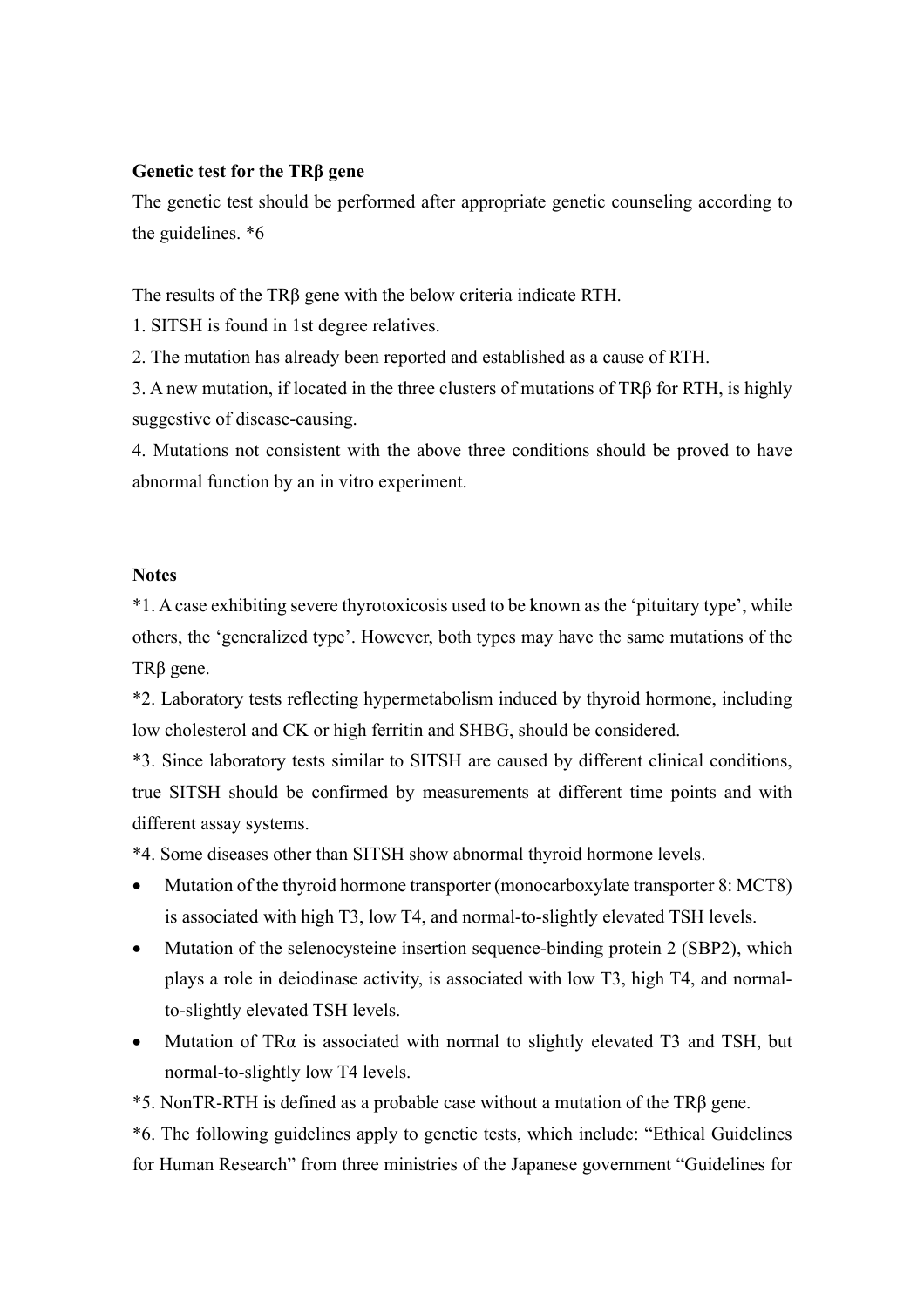Genetic Tests and Diagnoses in Medical Practice" from the Japanese Association of Medical Sciences, "Guidelines for Genetic Tests" from 10 Japanese academic societies, and "Ethical Guidelines for Human Genome and Genetic Sequencing Research" from three ministries of the Japanese government.



\*1 Includes microadenoma. \*2 Familial dysalbuminemic hyperthyroxinemia